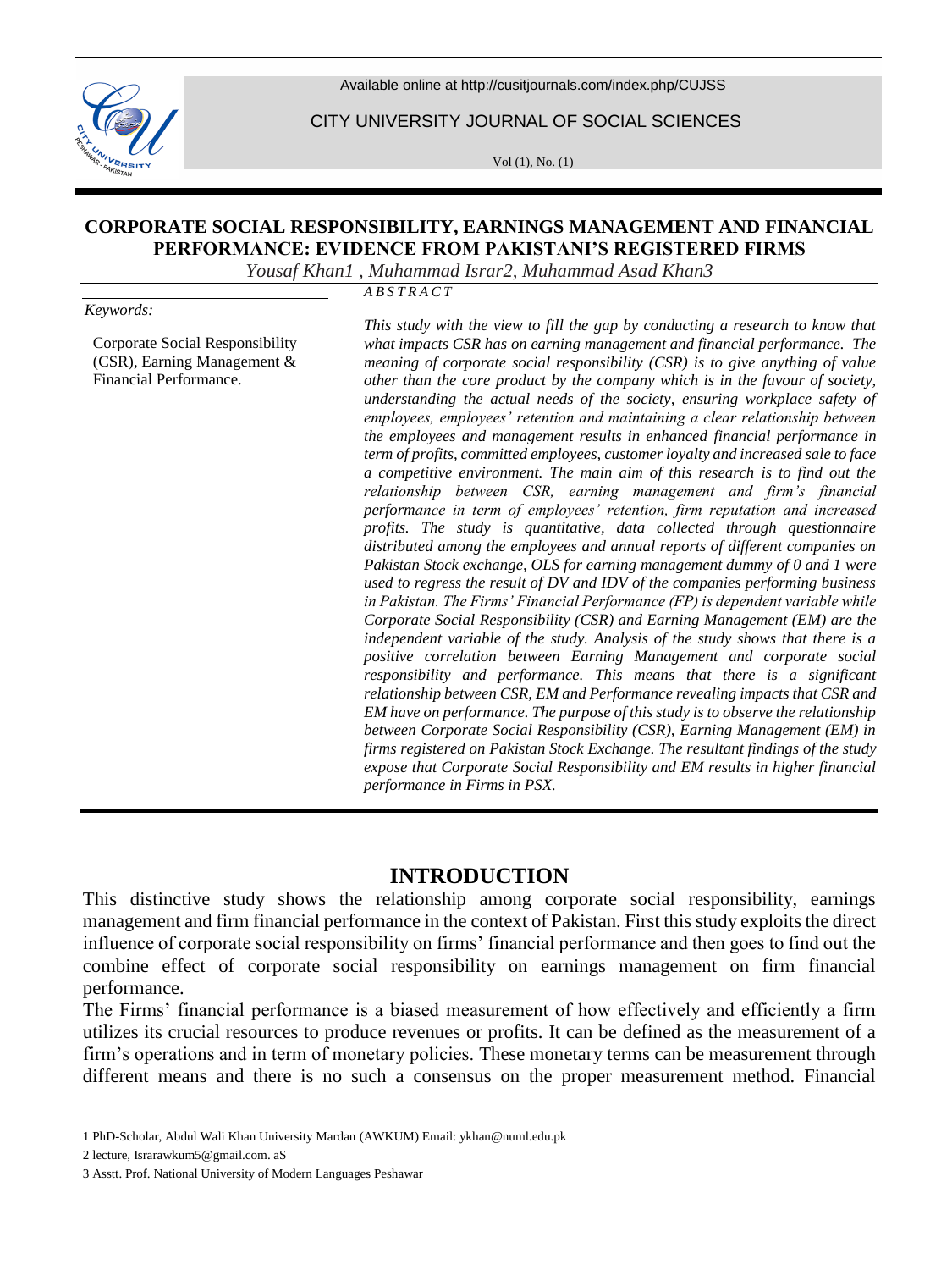performance can be measured in the form of accounting returns and investor's returns. In investors return it has been seen that how much a business activity contribute to the shareholder's wealth or share prices. And in accounting returns the benefits of business activities has been measured in the form of price to earnings ratios (P/E) or earnings per share (EPS).

CSR is defined as a business strategy through which the businesses focus on the interests of the entire society while performing its business activities. The presence of CSR practice plays a vital role in employees' retention, their commitment and ultimately enhances the financial performance of the firm Stawiski et al. (2010). The findings of many researchers' show that CSR involvement of businesses increases employees, motivation, commitment and overall growth of the company (Markowitz (1972); Turban and Greening (1996); Al binger and Freeman (2000); Greening and Turban (2000); Backhaus et al. (2002); Peterson (2004); Dawkins (2004). Therefore it is important for the businesses to be engaged in CSR practice to make employees more satisfied and to enhance the company growth and financial performance. A generally accepted definition was offered by Denis Leonard and Rodney Mc Adams (2003).

Lawrence and weber (2000) conducted a research and defined CSR as "Communities, environment and people are affected by the activities of corporates thus it held liable for the effects of its actions/operation".

Juanita Oeyono, (2011) found a different results. He analysed the impacts of CSR upon financial performance and observed that spending on social practices increases the costs of the company/business which decrease the competitive advantages of the company. Paul Dunn, (2009) and Aupperle, (1985), found positive impacts of CSR on financial performance of company. However, no consensus result was found among the scholars in literature i.e. different scholars have different views regarding interrelationship of CSR & financial performance. Different opinions of scholars exist regarding what CSR responsibilities are and to whom they are concerned. Friedman (1970) is against CSR practice and argues that a business has no responsibility except maximizing stockholders profit by using legal ways. Many researchers view that corporations have a number of ethical and legal responsibilities towards their stakeholders (Carroll 1993, 1999; Donaldson and Preston 1995; Freeman, 1984). Frederick views are somewhat in between the two limits. According to his stated definition, it is "the reaction of business to the social prospects of the society / community". The current literature of CSR is more important in which Carroll (1979) defined the four main characteristics of the Corporate Social Responsibility.

Porter and Kramer (2006) argue that engagement in CSR activities brings opportunities, innovation and competitive edge to the businesses. They view that maximum social and financial benefits may be accomplished through better performance in the society. Several research oriented studies have been carried out in order to explore the association between CSR and performance. (Li Sun. Marty Stubebs 2012) conducted his research on chemical firms and found that chemical firms in United State engaged in CSR activities make them more productive. According to (Vilanova et al. 2009), CSR activities have positive impacts on financial performance of chemical industry.

There is difference between earning management and manipulating the financial information, and earning managements should not be confused with those illegal activities. Earnings managements were done in order to smoothly run the company. But most times it has been used by managers and accounting personnel for wrong purposes. The numbers of accounting scandals are increasing due to the results of inflated and wrong accounting information. Enron and WorldCom scandals are the obvious examples of these kinds of misstated financial information. These types of sandals are due to the misstated financial information.

Socially responsible corporations are considered to be less involved in such types of misstatement activities. These are thoughts to be more ethical than those companies that have no active role in corporate social responsibility. This study will explore whether socially responsible corporations are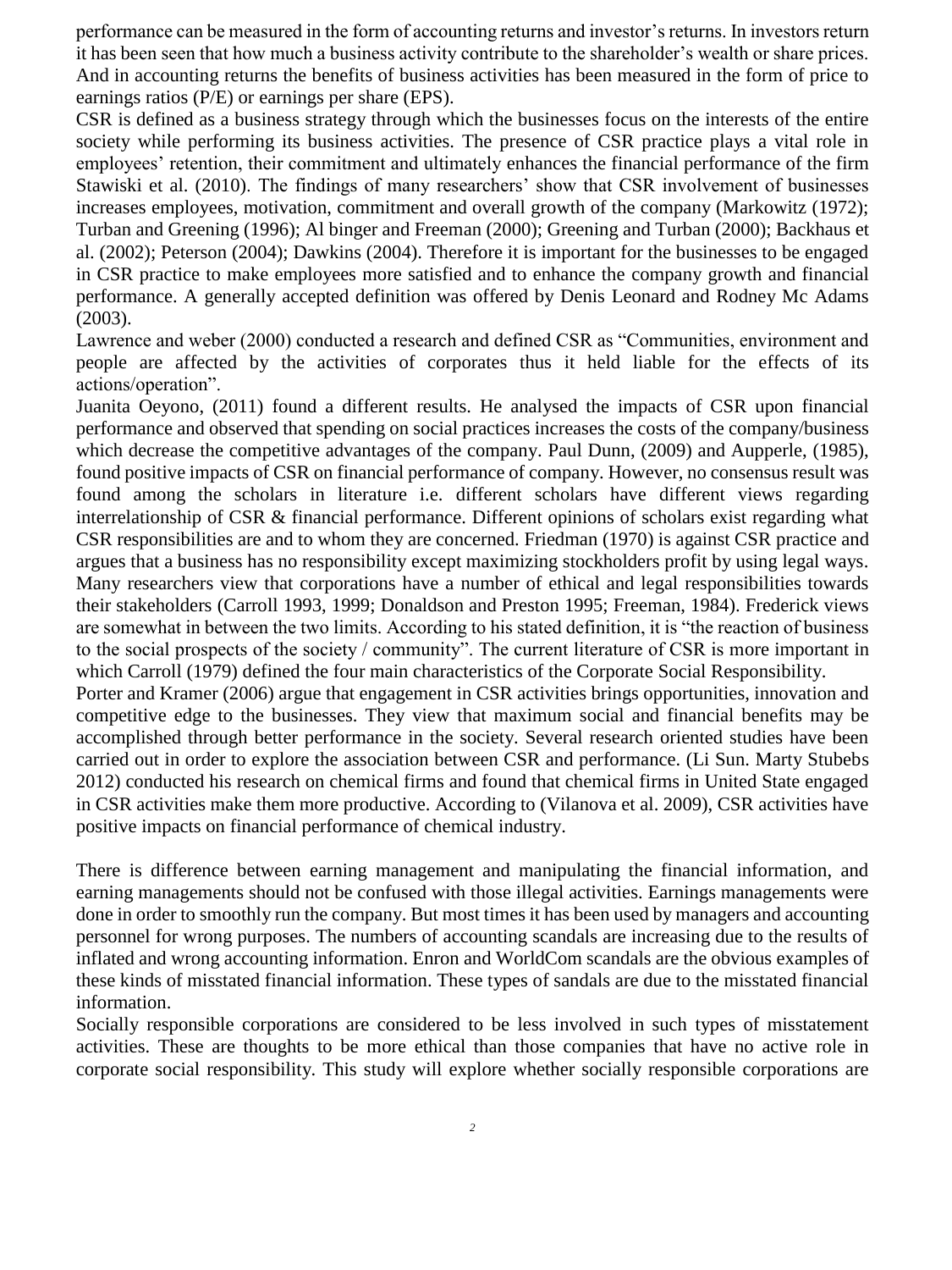doing earning management or not. It will also attempt to find out whether earnings management has influence on the financial performance or not. And it will also try to find out that investing in socially responsibilities activities have any effect on the fiscal performance of a firm or not.

# **2. Literature Review**

### **2.1 Corporate Social Responsibility**

This section talks about the previous work that has been done on the topic. In the first step of literature review earning management has been discussed, and in the second step CSR has been discussed. The third step talks about earning management and CSR, and then in the fourth step earning management and firm performance has been discussed. The fifth steps talks about earning management, CSR, and Firm performance. The topic of CSR is inexplicit which has got increasing attention of the researchers. Several studies have been conducted to explore the relationship of Corporate Social Responsibility (CSR) and financial performance in different sectors. Friedman 1962, 1970), indicates that social responsibility as a "donation" given from shareholders wealth to stakeholders that decrease a firm's profits. Markowitz (1972); Turban and Greening (1996); Al binger and Freeman (2000); Greening and Turban (2000); Backhaus et al. (2002); Peterson (2004); Dawkins (2004) viewed that corporate social responsibility engagement play a vital role in appealing inspired potential employees and also develops commitment level of current employees which further increase the financial performance of the firm. Stawiski et al. (2010) proposed that maximum benefits of CSR are achieved when employees are involved in decision making concerning their activities in the environment and community. "Fleishman-Hilliard says that sale and reputation of a company is enhanced by engagement in social practices. Wright and Ferris (1997) found negative impacts of CSR on firm Financial performance.

All these studies have adopted various research methodologies but they presented quite different views regarding CSR results. None of the study has been conducted regarding CSR and financial performance association in the sector. Studying relevant views of CSR indicate an existing gap in the literature regarding impacts of CSR on financial performance of the firm. This study is to cover this research gap and to examine the impacts of CSR on financial performance in Pakistan.

In Pakistan, corporate social actions are mostly undertaken by multinational companies because of their tough competition. Organizations like Pepsi, Nestle, Siemens, Lever Brothers, and Unilever have done much contribution regarding CSR in Pakistan. Later on banks have started sports marketing and led a trend in social talent. Survey conducted by Agha Khan Foundation and Resource Center NGO over senior officials in hundred majors companies which are working in Pakistan. According to this survey businesses and companies have numerous potential and trend towards area enhancement activities in the country. Business Corporations donate in various ways. Mainly they are contributing cash to different issues in education and health etc. Some firms donate their financial funds to schools, universities and colleges to promote education on regular basis. They also donate funds for keeping a clean environment and reduced pollution. Social marketing is way undertaken by the companies in order to link their products or services to the social cause. For example pharmaceuticals, food and beverage, and chemicals industries donate their products on usual basis to different beneficiaries and charitable organizations. These firms also take active part in situations of disasters caused by flood, earthquakes or natural calamities and war. Thus customers are likely to buy products of firms which are more socially more responsible. CSR activities related to Nestle Pakistan (2009) include long compassionate relief aid, food contributions, and education and rehabilitation programs to improve the lives of deprived Pakistanis. The generosity of this firm can be seen in its CSR areas. To improve the socio-economic life of the country it provides monetary and physical aid to hospitals and victims of natural disasters. General observation indicate that most of the businesses in developing countries do not pay full attention towards CSR practices or they do not do any extra ordinary thing to meet their true CSR obligations. Some of the institutes are continuously advocating these businesses about the importance of corporate social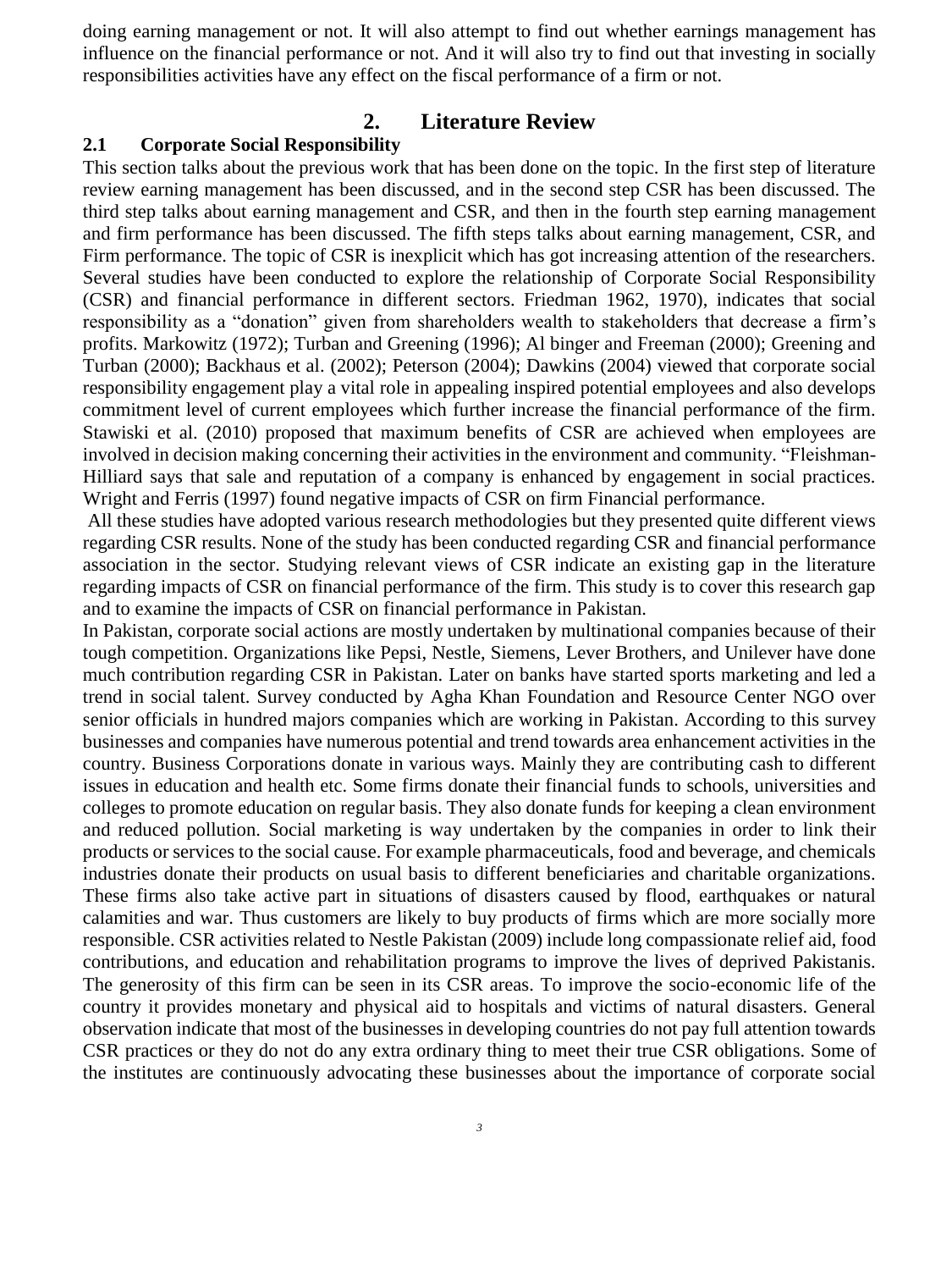responsibility. Much struggle has to be done to bring awareness about social activities like environmental protection, community welfare and public good. In Pakistan, Regular awards programs are continuously arranged to recognize and excite industries on the practice of social responsible behaviour (Arshad, 2006). A number of debates are under investigation to promote social behaviour of CSR.

# **2.2 Relationship between CSR, Earnings Management, and Firm Financial Performance**

Aupperle, Carroll, & Hatfield (1985), studied the relationship between corporate social responsibility, and profitability and finds that there is no relationship between CSR and profitability. But another study by Gao & Zhang (2015), also tries to find the relationship between earning smoothing, CSR, and valuation and finds that smoothness has no affect on the firm value and earning-return relations are not improved by smoothness. However, when smoothness is combined with CSR it affects the earning return relation and has also positive effect on the value of firms. So, there is a contradiction of findings between the study of (Aupperle et al,. 1985) and (Gao & Zhang, 2015). Another study by Hassan & Ahmed (2012), in Nigeria studies 25 non-financial firms during the period 2008 to 2010 listed on the Nigerian Stock Exchange using Univariate OLS multiple regression and finds that firm performance is inversely linked to board composition but there is positirmance and executive compensation.

# **Theoretical Framework**



# **Hypotheses**

Following are the hypotheses which have been developed based on the proposed theoretical framework.

**H1**: There is an impact of CSR on firm financial performance.

**H2**: There is an impact of CSR on Earning Management.

**H3**: There is an impact of Earning Management on firm financial performance.

# **RESEARCH METHODOLOGY**

Research methodology refers to the methods and techniques used by the researcher in order to find out solutions to a problem or issue.

In short, research methodology refers to the means or ways used to uncover a problem solution.

# **3.1 Research Design**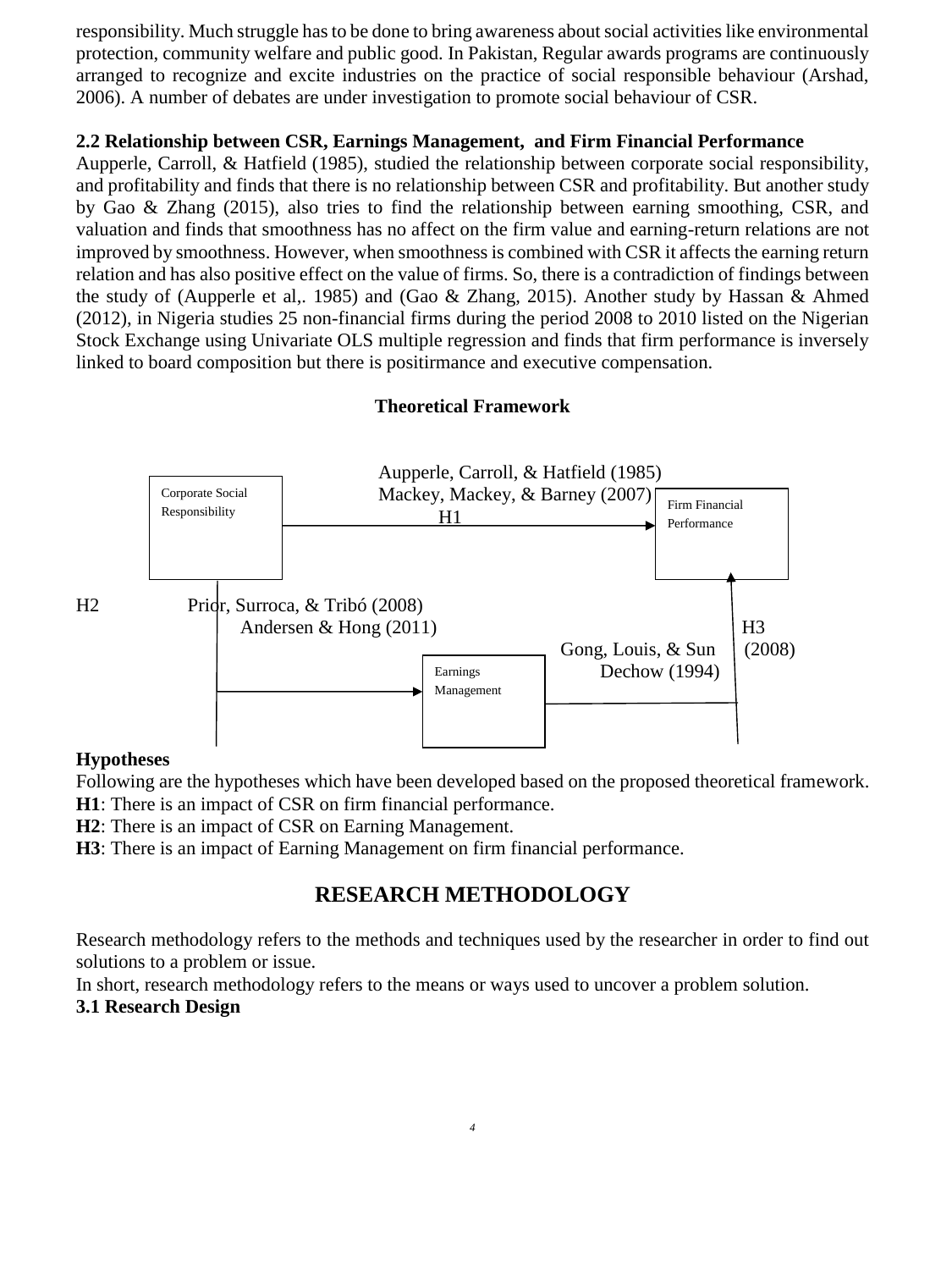This part of research tells about the research designs and explain the reason that why such design have been used here**.** It further explains the how questionnaire was distributed among the respondents representing the true population.

 One should be very careful about setting research design as various issues are involved in the research design. It is important to note that a more sophisticated and rigorous the research design is more time consuming, more expensive in term of cost and expended resources. So it is important to ensure the accuracy, confidentiality and generalizing along with investment of resources and benefits of a research design. Six things should be keeping in mind while developing a research design of a study. These six aspects of research design includes; the purpose of study, unit of analysis, item analysis, factor analysis, reliability and validity. The purpose of the study should effective summarizing the goals of research which gives the reader a true understanding of the problem. Unit of analysis is the entity that the researcher wants to analyze in his or her study. Item analysis being statistical technique is used for selecting and discarding the items of the test on the basis of their troubled value and distinguished power. Item analysis is carried to check that the items in the instrument belong there or not. Each item is checked to discriminate between those subjects whose total scores are high, and those with low scores. The main determination of item analysis is to handpick suitable items for the concluding draft.

The current research used a large size of sample which is a true representative of the whole population. Here the research design used is a quantitative in nature based on the objective measurement and statistical analysis of data collected through questionnaire distributed across the employees.

### **3.2 Type of Research**

The current research used is quantitative in nature which is based on questionnaire. The questionnaires were distributed among the employees of the companies registered on Pakistan Stock exchange; the results obtained were generalized to the whole population.

### **3.3 Population and Sample of Research**

The True representation of population depends upon the size of the population. Saunders et al (2009) suggests that larger the size of the population the better the representation of the population. The population of this study consists of the total number of employees of the firms. A stratified sampling technique is used in this study. The whole population of employees is divided in three groups' managerial level, middle level and operational level employees. After this a random sampling of (a total of 324 employees) 150 employees and 174 employees were selected which was the population of the study. The instrument (Questionnaire) was distributed among the employees. Respondents were asked to the items of the Likert scale by indicating their level of agreement and disagreement. All the employees participated to respond to questionnaire; therefore the response rate was 100%. 20 female representing13.33 % and 130 male representing 86.66% of the employees of both companies took part in the study. On the basis of above sample size Correlation and regression analysis was conducted.

### **3.4 Sources of Data and Data Collection**

Various methods of data collections are used in various studies. These methods include questionnaire, structured and unstructured interviews, observations, experiment and telephone calls etc. Questionnaire can be either sent by mail or it may be distributed physically among the respondents. The questionnaire is returned after being carefully fulfilled by the respondents. This research is quantitative in nature which is based on primary data. The tool used here for data collection is Questionnaire. The data collected here is primary in nature. Before collecting data permission was taken from Human Resource Department of proposed companies. The respondents who agreed were handed over questionnaires. The questionnaire was consist of five likert scale ranging from strongly agree to strongly disagree which was suitable to measure the intensity of respondents, feelings in the given scenario. Data collected through questionnaire was analyzed for the mentioned purpose of the study.

### **3.5 Statistical tools and models**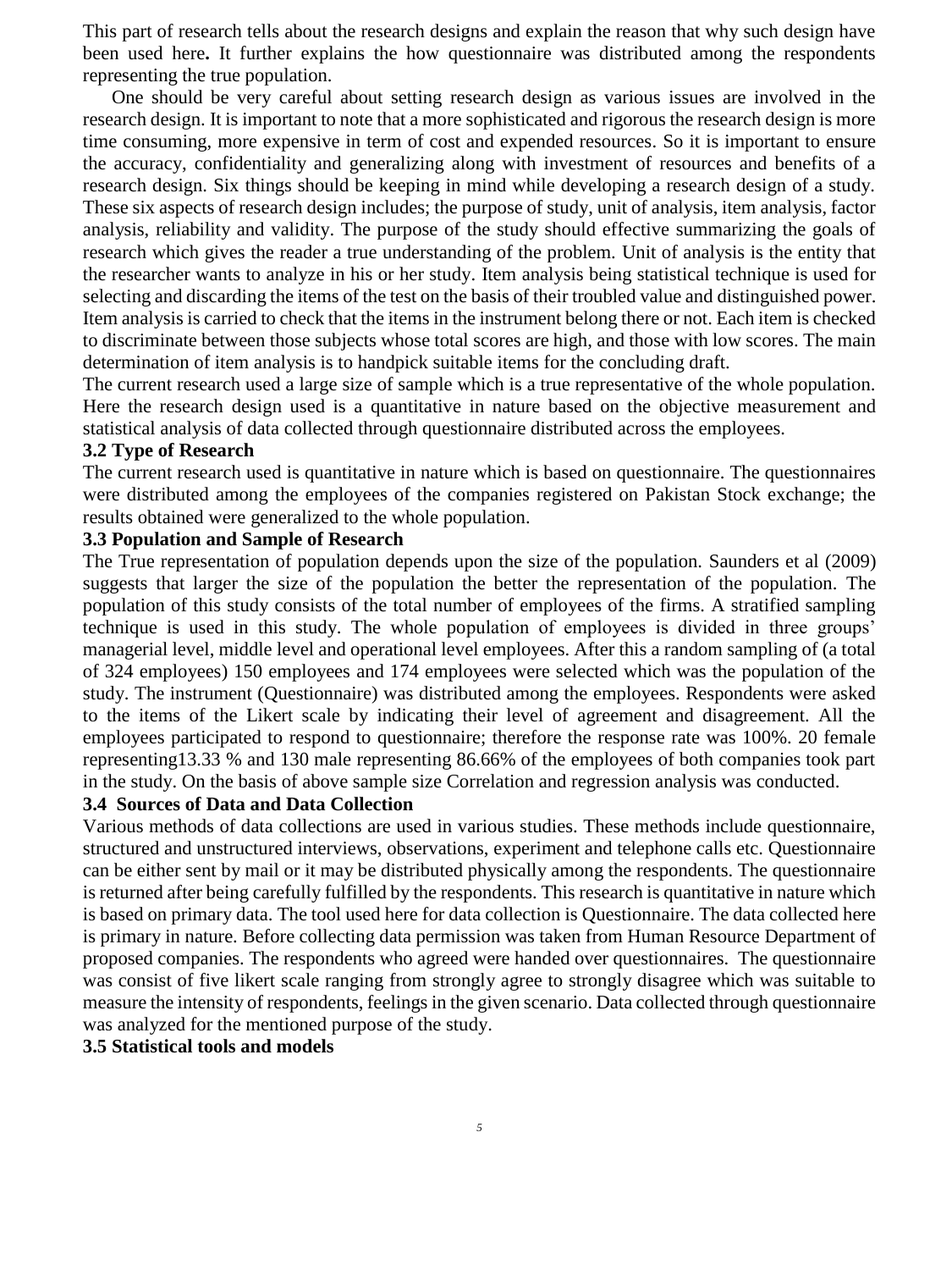Descriptive statistics, Factor analysis (FA), Confirmative Factor Analysis, Independent T-test, correlation, regression & regression assumptions, reliability, validity and questionnaire were the techniques which are adopted in this research study to get the true intended results of the research. Factor analysis is used to define the inter correlation in the questions in a variable. Cronbach's alpha test is applied to test the internal consistency or reliability of measurements. KMO and Bartlett's tests have been applied in this research study to know the adequacy of sample size in this research study. Confirmatory Factor Analysis (CFA) is used to appraise the appropriateness of the measurement model for every concept separately. Correlation analysis is used to understand the nature of relationship in the variables. Regression analysis used here is to determine the impacts on dependent variable caused by independent or predictive variables.

# **RESEARCH ANALYSIS**

This chapter of the study provides detail of the tools and techniques used for data analysis of this study. **4.1. Research techniques & Tools**

**Reliability** and validity are the two important aspect of research process which is used by researchers to maintain the quality of research.

Reliability is a test which shows the consistency of the measuring instrument. Reliability shows the degree to which a measuring instrument shows the stable and consistent results.it shows whether the research is trusted or not. In this study the views of well -known researchers have been taken from relevant literature as evidence which insures the reliability of the research. Validity is a test which shows that how well an instrument measures the intended concept. A reliable test needs to be valid. Validity shows us whether we measure the right concept. It refers to the selection of correct and suitable method of research (Biggam, 2011). In short a research design launches a decision making process, conceptual structure of investigations and methods of analysis used to address the research problem. In this research a number statistical techniques have been used to assess the reliability and validity of the study.

### **4.2. Reliability Analysis**

| <b>Variables</b>                    | <b>Cronbache's Alpha</b> | <b>No. Item</b> |
|-------------------------------------|--------------------------|-----------------|
| Human Rights                        | 0.788                    | 9               |
| Philanthropy                        | 0.789                    | 5               |
| Employees & Labor Rights            | 0.709                    | 9               |
| <b>Legal Responsibility</b>         | 0.734                    | 3               |
| <b>Ethical Responsibility</b>       | 0.767                    | 3               |
| <b>Environmental Responsibility</b> | 0.702                    | 5               |
| <b>Economic Responsibility</b>      | 0.781                    | 3               |
| Anti-Corruption                     | 0.877                    | 3               |
| Supplier                            | 0.711                    | 3               |
| Financial performance               | 0.762                    | 8               |

The above table shows the reliability of the data collected for the variables mentioned. The results show that the data is reliable due to the Cronbach's value above the acceptable ranges. The researchers argued that alpha value of above 0.60 is acceptable; however the value of alpha of this variable is well above the desired and acceptable level. So the scale is highly reliable for further analysis of this study.

### **4.3. Explorative Factor Analyses**

Factor analysis is a algebraic technique carried out to depict variability among observed correlated variables in view of a potentially lower number of unobserved variable termed as factors.

**4.4. Confirmative Factor Analysis (CFA)**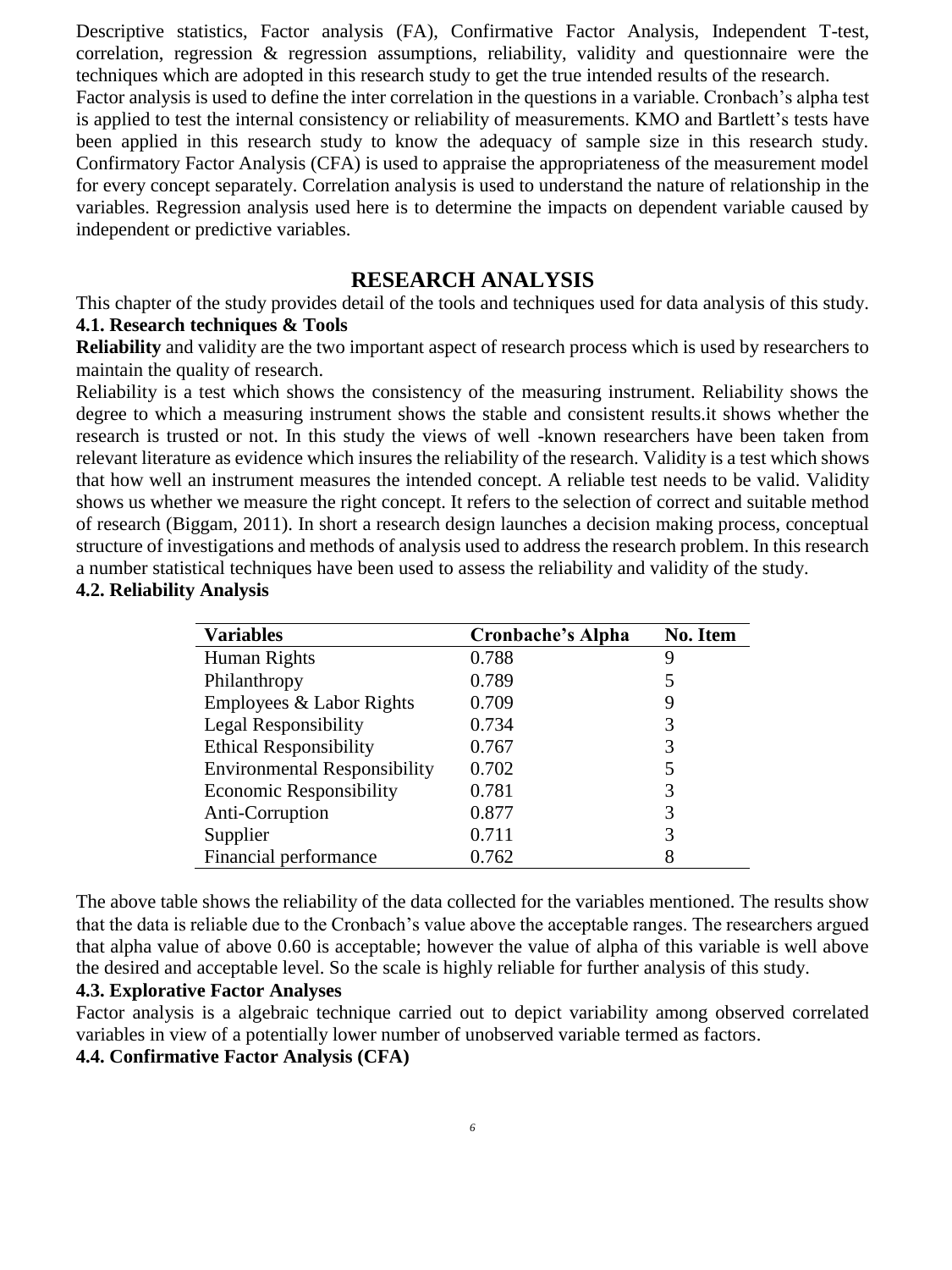Due to abstract and theoretical nature of concepts in the field of social sciences, chances of errors in measurements are always expected which are unpredictable. Thus before testing of measurement modal, the researchers are required to minimize these errors by testing the hypothetical relationship among the construct/scale (Cheng, 2001). One of the techniques of measurements modals is Confirmative Factor Analysis (FAC).

| Table 1: Confirmative Factor Analysis for Construct used for Human Rights |                              |                              |                       |
|---------------------------------------------------------------------------|------------------------------|------------------------------|-----------------------|
| <b>Indicators</b>                                                         | <b>Completely</b>            | <b>Indicator Reliability</b> | <b>Error Variance</b> |
|                                                                           | <b>Standardized Loadings</b> |                              |                       |
| Hr1                                                                       | 0.72                         | 0.73                         | 0.28                  |
| Hr2                                                                       | 0.83                         | 0.87                         | 0.22                  |
| Hr <sub>3</sub>                                                           | 0.63                         | 0.96                         | 0.34                  |
| Hr <sub>4</sub>                                                           | 0.86                         | 0.75                         | 0.23                  |
| Hr5                                                                       | 0.76                         | 0.84                         | 0.31                  |
| Hr <sub>6</sub>                                                           | 0.88                         | 0.81                         | 0.28                  |
| Hr7                                                                       | 0.76                         | 0.78                         | 0.37                  |
| Hr <sub>8</sub>                                                           | 0.86                         | 0.67                         | 0.24                  |
| Hr9                                                                       | 0.56                         | 0.88                         | 0.39                  |
|                                                                           |                              | <b>Fit Statistics</b>        |                       |
|                                                                           |                              | -----                        |                       |

# **Measurement Modal for Human Rights**

Chi-square =  $17.68$  (df= 9, p = 0.008)

Standardized RMR = 0.011

 $RMSEA = 0.081$ 

 $GFI = 0.985, CFI = 0.971$ 

# **4.4.2. Confirmative Analysis for the construct used for Philanthropy**

The dimension model for Philanthropy having a single factor with 05 indicators is presented in the following figure. The analysis measurement approximation of the concept as demonstrated below confirms that this model fit well by considering the statistical values. The chi-square value of 105.77 with 05 degrees of freedom is statistically acceptable at P<0.007. The associated fit statistics indicate that the model is acceptable (RMSEA= 0.119; Standardized RMR= 0.027; GFI= 0.987; CFI= 0.983). The following table provides the results of the confirmatory factor analysis for Philanthropy as follows. **Measurement Modal for Philanthropy**

| <b>Completely</b> | <b>Indicator Reliability</b> | <b>Error Variance</b> |
|-------------------|------------------------------|-----------------------|
|                   |                              |                       |
| 0.82              | 0.68                         | 0.38                  |
| 0.73              | 0.72                         | 0.22                  |
| 0.83              | 0.78                         | 0.29                  |
| 0.88              | 0.75                         | 0.31                  |
| 0.98              | 0.64                         | 0.27                  |
|                   | <b>Standardized Loadings</b> |                       |

| Table 2: Confirmative Factor Analysis for Construct used for Philanthropy |  |  |
|---------------------------------------------------------------------------|--|--|
|                                                                           |  |  |

Chi-square =  $105.77$  (df= 5, p = 0.007) Standardized  $RMR = 0.027$  $RMSEA = 0.119$  $GFI = 0.987$ 

 $CFI = 0.983$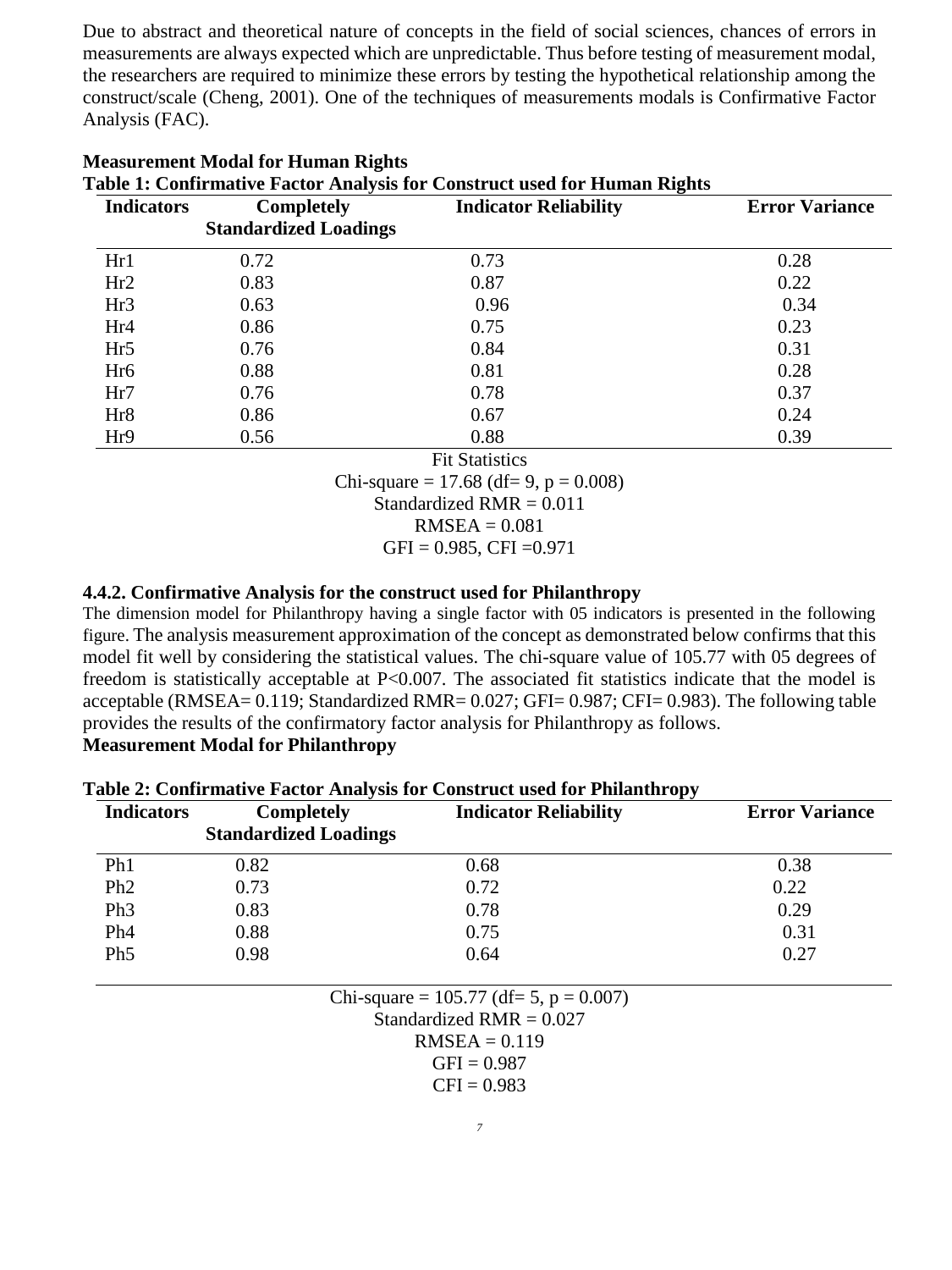# **4.4.3. Confirmative Analysis for the construct used for Measurement of Employees & Labor Rights**

The measurement model for Employees & Labor Rights having a single factor with 09 indicators is presented in the following figure. The analysis measurement estimation of the construct as demonstrated below confirms that this model fit well by considering the statistical values. The chi-square value of 19.52 with 9 degrees of freedom is statistically at P<0.005. The associated fit statistics indicate that the model is acceptable (RMSEA= 0.117; Standardized RMR= 0.021; GFI= 0.94; CFI= 0.90). The following table provides the results of the confirmatory factor analysis for Employees & Labor Rights as follows:

| <b>Indicators</b> | <b>Completely</b>            | <b>Indicator Reliability</b> | <b>Error Variance</b> |
|-------------------|------------------------------|------------------------------|-----------------------|
|                   | <b>Standardized Loadings</b> |                              |                       |
| E1r1              | 0.82                         | 0.83                         | 0.20                  |
| E1r2              | 0.73                         | 0.67                         | 0.29                  |
| Elr3              | 0.86                         | 0.86                         | 0.39                  |
| E1r4              | 0.77                         | 0.85                         | 0.24                  |
| EIr5              | 0.83                         | 0.74                         | 0.22                  |
| Elr <sub>6</sub>  | 0.92                         | 0.81                         | 0.27                  |
| Elr7              | 0.71                         | 0.78                         | 0.29                  |
| Elr8              | 0.78                         | 0.87                         | 0.38                  |
| Elr9              | 0.89                         | 0.85                         | 0.30                  |
|                   |                              | <b>Fit Statistics</b>        |                       |

# **Measurement Modal for Employees & Labor Rights**

 $are = 19.52$  (df= 9, p = 0.005)

Standardized  $RMR = 0.021$ 

 $RMSEA = 0.117$ 

 $GFI = 0.94$ ,  $CFI = 0.90$ 

# **4.4.4. Confirmative Analysis for the construct used for Measurement of Legal Responsibility**

The measurement model for Legal Responsibility having a single factor with 03 indicators is presented in the following figure. The analysis measurement estimation of the construct as demonstrated below confirms that this model fit well by considering the statistical values. The chi-square value of 154.20 with 3 degrees of freedom is statistically at  $P<0.05$ . The associated fit statistics indicate that the model is acceptable (RMSEA= 0.119; Standardized RMR= 0.023; GFI= 0.976; CFI= 0.958). The following table provides the results of the confirmatory factor analysis for Legal Responsibility as follows. **Measurement Modal for Legal Responsibility:**

**Table 4: Confirmative Factor Analysis for Construct used for measurement of Legal Responsibility**

| <b>Indicators</b> | <b>Completely</b><br><b>Standardized Loadings</b> | <b>Indicator Reliability</b> | <b>Error Variance</b> |
|-------------------|---------------------------------------------------|------------------------------|-----------------------|
| Lgr1              | 0.72                                              | 0.78                         | 0.29                  |
|                   | 0.83                                              | 0.82                         | 0.34                  |
| Lgr2<br>Lgr3      | 0.80                                              | 0.88                         | 0.19                  |

Chi-square =  $154.20$  (df= 3, p = 0.003) Standardized  $RMR = 0.023$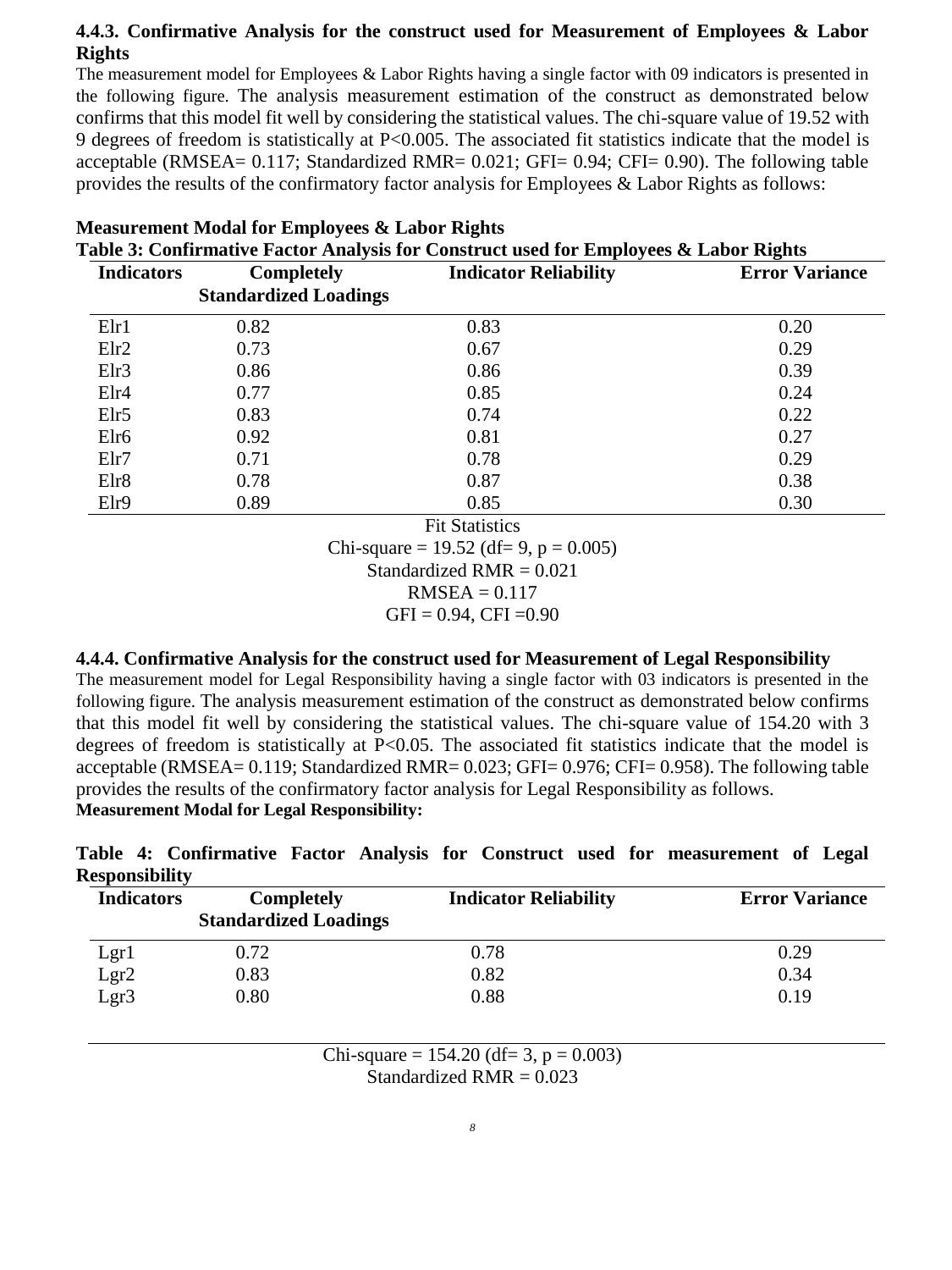### $RMSEA = 0.119$  $GFI = 0.976$  $CFI = 0.958$

**4.4.5. Confirmative Analysis for the construct used for Measurement of Ethical Responsibility** The measurement model for Legal Responsibility having a single factor with 03 indicators is presented in the following figure. The analysis measurement estimation of the construct as demonstrated below confirms that this model fit well by considering the statistical values. The chi-square value of 108.30 with 3 degrees of freedom is statistically at P<0.004. The associated fit statistics indicate that the model is acceptable (RMSEA= 0.132; Standardized RMR= 0.021; GFI= 0.980; CFI= 0.991). The following table provides the results of the confirmatory factor analysis for Ethical Responsibility as follow **Measurement Modal for Ethical Responsibility**:

| <b>Indicators</b> | <b>Completely</b><br><b>Standardized Loadings</b> | <b>Indicator Reliability</b> | <b>Error Variance</b> |
|-------------------|---------------------------------------------------|------------------------------|-----------------------|
| Etr1              | 0.72                                              | 0.88                         | 0.24                  |
| Etr <sub>2</sub>  | 0.83                                              | 0.84                         | 0.22                  |
| Etr3              | 0.87                                              | 0.77                         | 0.45                  |

| Table 5: Confirmative Factor Analysis for Construct used for measurement of Ethical Responsibility |  |
|----------------------------------------------------------------------------------------------------|--|
|                                                                                                    |  |

Chi-square =  $108.30$  (df= 3, p = 0.004) Standardized RMR  $= 0.021$  $RMSEA = 0.132$  $GFI = 0.980$ 

$$
CFI = 0.991
$$

# **4.4.6. Confirmative Analysis for the construct used for Environmental Responsibility**

The measurement model for Environmental Responsibility having a single factor with 05 indicators is presented in the following figure. The analysis measurement estimation of the construct as demonstrated below confirms that this model fit well by considering the statistical values. The chi-square value of 127.68 with 05 degrees of freedom is statistically at P<0.001. The associated fit statistics indicate that the model is acceptable (RMSEA= 0.127; Standardized RMR= 0.021; GFI= 0.908; CFI= 0.941). The following table provides the results of the confirmatory factor analysis for Environmental Responsibility as follows.

# **Measurement Modal for Environmental Responsibility**

| Table 6: Confirmative Factor Analysis for Construct used for Environmental Responsibility |                              |                              |                       |
|-------------------------------------------------------------------------------------------|------------------------------|------------------------------|-----------------------|
| <b>Indicators</b>                                                                         | <b>Completely</b>            | <b>Indicator Reliability</b> | <b>Error Variance</b> |
|                                                                                           | <b>Standardized Loadings</b> |                              |                       |
| Enr1                                                                                      | 0.82                         | 0.78                         | 0.22                  |
| Enr2                                                                                      | 0.73                         | 0.82                         | 0.29                  |
| Enr3                                                                                      | 0.86                         | 0.69                         | 0.34                  |
| Enr4                                                                                      | 0.76                         | 0.75                         | 0.38                  |
| Enr <sub>5</sub>                                                                          | 0.89                         | 0.74                         | 0.29                  |

# **Table 6: Confirmative Factor Analysis for Construct used for Environmental Responsibility**

Chi-square =  $127.68$  (df= 5, p = 0.001)

Standardized RMR 
$$
= 0.021
$$

RMSEA = 
$$
0.127
$$
, GFI =  $0.908$ , CFI =  $0.941$ 

**4.4.7. Confirmative Analysis for the construct used for Measurement of Economic Responsibility**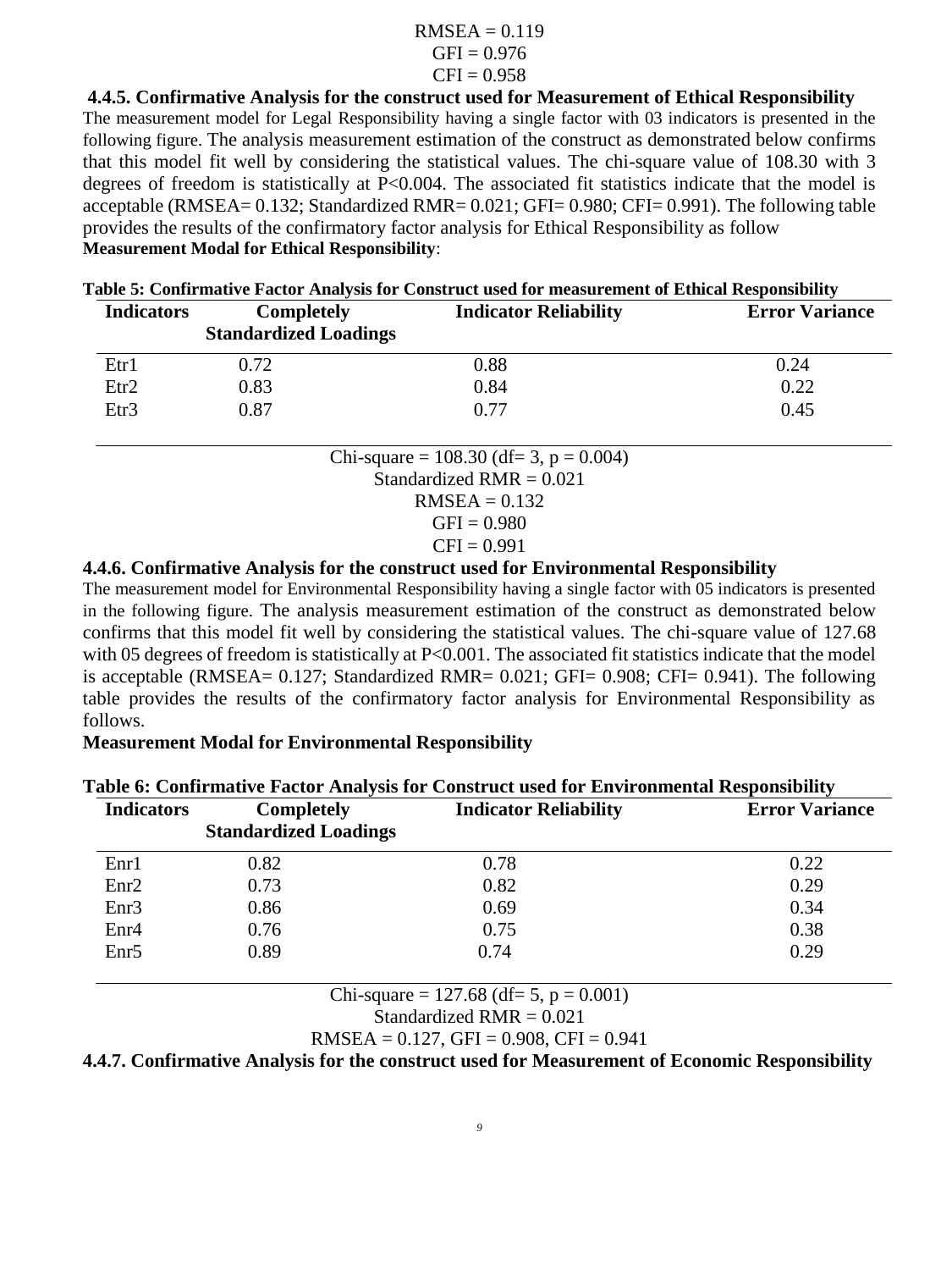The measurement model for Economic Responsibility having a single factor with 03 indicators is presented in the following figure. The analysis measurement estimation of the construct as demonstrated below confirms that this model fit well by considering the statistical values.

The chi-square value of 137.68 with 3 degrees of freedom is statistically at  $P<0.05$ . The associated fit statistics indicate that the model is acceptable (RMSEA= 0.102; Standardized RMR= 0.029; GFI= 0.976; CFI= 0.968). The following table provides the results of the confirmatory factor analysis for Economic Responsibility as follows.

**Measurement Modal for Economic Responsibility:**

**Table 7: Confirmative Factor Analysis for Construct used for measurement of Economic Responsibility**

| <b>Indicators</b> | <b>Completely</b><br><b>Standardized Loadings</b> | <b>Indicator Reliability</b> | <b>Error Variance</b> |
|-------------------|---------------------------------------------------|------------------------------|-----------------------|
| Ecr1              | 0.84                                              | 0.86                         | 0.22                  |
| Ecr <sub>2</sub>  | 0.76                                              | 0.79                         | 0.38                  |
| Ecr3              | 0.87                                              | 0.88                         | 0.29                  |

Chi-square =  $137.68$  (df= 5, p = 0.05) Standardized  $RMR = 0.029$ 

 $RMSEA = 0.102$  $CFT - 0.976$ 

$$
CFI = 0.976
$$
  
CFI = 0.968

### **4.4.8. Confirmative Analysis for the construct used for Measurement of Anti- Corruption**

The measurement model Anti- Corruption having a single factor with 03 indicators is presented in the following figure. The analysis measurement estimation of the construct as demonstrated below confirms that this model fit well by considering the statistical values. The chi-square value of 115.71 with 3 degrees of freedom is statistically at P<0.006. The associated fit statistics indicate that the model is acceptable (RMSEA= 0.111; Standardized RMR= 0.128; GFI= 0.993; CFI= 0.906). The following table provides the results of the confirmatory factor analysis for Anti- Corruption as follows.

| Table 8: Confirmative Factor Analysis for Construct used for measurement of Anti- Corruption |                                                   |                              |                       |
|----------------------------------------------------------------------------------------------|---------------------------------------------------|------------------------------|-----------------------|
| <b>Indicators</b>                                                                            | <b>Completely</b><br><b>Standardized Loadings</b> | <b>Indicator Reliability</b> | <b>Error Variance</b> |
| Anc1                                                                                         | 0.72                                              | 0.78                         | 0.22                  |
| Anc <sub>2</sub>                                                                             | 0.83                                              | 0.82                         | 0.23                  |
| Anc $3$                                                                                      | 0.75                                              | 0.88                         | 0.34                  |

Chi-square = 
$$
115.71
$$
 (df = 5, P = 0.006)

\nStandardized RMR = 0.128

\nRMSEA = 0.111

\nGFI = 0.993

\nCFI = 0.906

### **4.4.9. Confirmative Analysis for the construct used for Measurement of Supplier**

The measurement model Supplies having a single factor with 03 indicators is presented in the following figure. The analysis measurement estimation of the construct as demonstrated below confirms that this model fit well by considering the statistical values. The chi-square value of 110.18 with 3 degrees of freedom is statistically at P<0.002. The associated fit statistics indicate that the model is acceptable (RMSEA=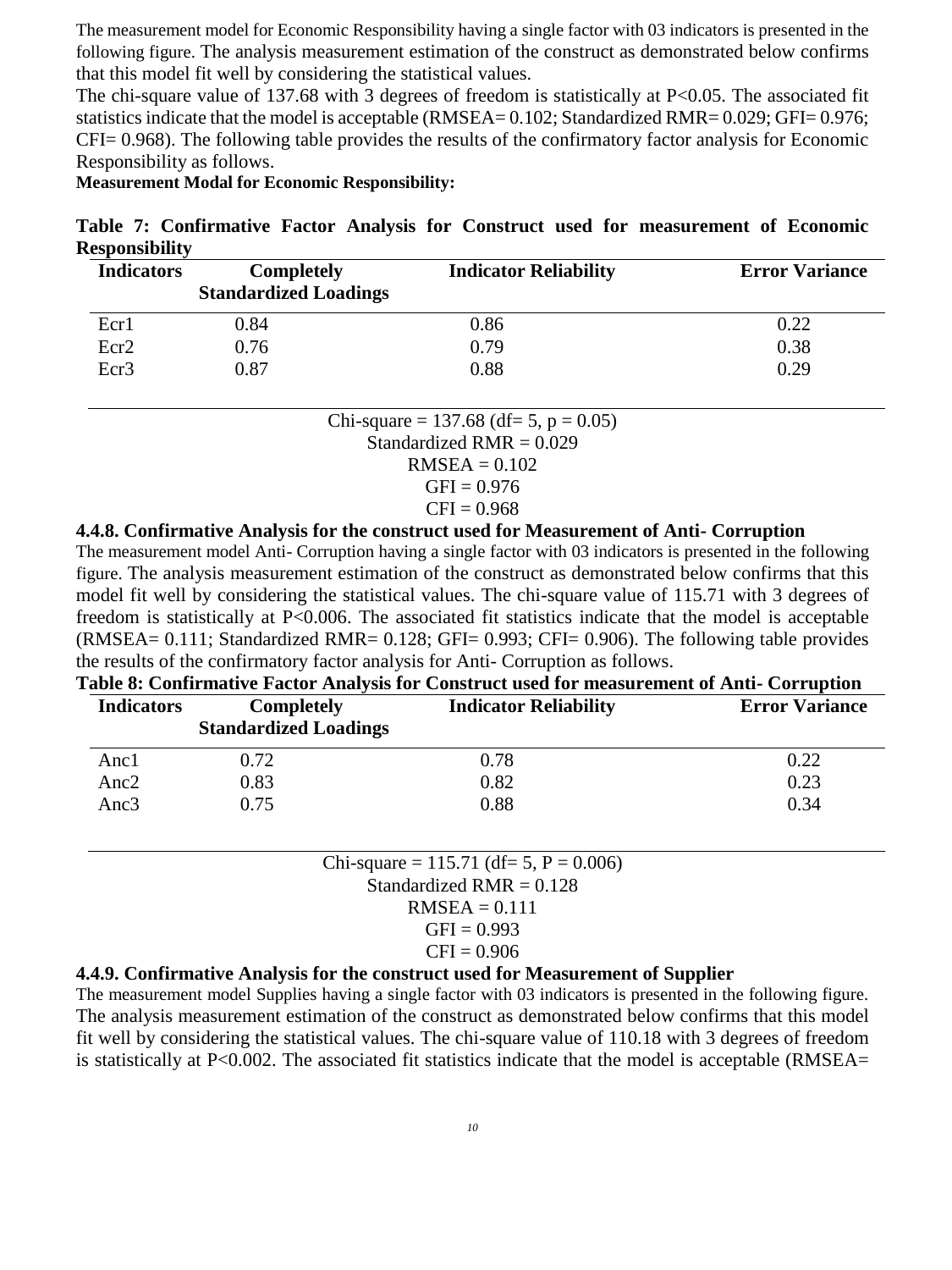0.121; Standardized RMR= 0.131; GFI= 0.98; CFI= 0.98). The following table provides the results of the confirmatory factor analysis for Suppliers as follows. **Measurement Modal for Suppliers:**

| <b>Indicators</b> | <b>Completely</b><br><b>Standardized Loadings</b> | <b>Indicator Reliability</b> | <b>Error Variance</b> |
|-------------------|---------------------------------------------------|------------------------------|-----------------------|
| Sup1              | 0.72                                              | 0.78                         | 0.27                  |
| Sup2              | 0.83                                              | 0.82                         | 0.35                  |
| Sup3              | 0.82                                              | 0.71                         | 0.22                  |

| Table 9: Confirmative Factor Analysis for Construct used for measurement Suppliers |  |  |  |
|------------------------------------------------------------------------------------|--|--|--|
|                                                                                    |  |  |  |

Chi-square =  $110.18$  (df= 5, P = 0.002)

Standardized RMR = 0.131

 $RMSEA = 0.121$ 

 $GFI = 0.956, CFI = 0.988$ 

**4.4.10. Confirmative Analysis for the construct used for Measurement of Financial performance**

The measurement model for financial performance having a single factor with 09 indicators is presented in the following figure. The analysis measurement estimation of the construct as demonstrated below confirms that this model fit well by considering the statistical values. The chi-square value of 112.68 with 9 degrees of freedom is statistically at P<0.008. The associated fit statistics indicate that the model is acceptable (RMSEA= 0.114; Standardized RMR= 0.141; GFI= 0.899; CFI= 0.998). The following table provides the results of the confirmatory factor analysis for financial performance as follows:

# **Fig: Measurement Modal for Financial performance**

**Table 11: Confirmative Factor Analysis for Construct used for financial performance**

| <b>Indicators</b> | <b>Completely</b>            | <b>Indicator Reliability</b> | <b>Error Variance</b> |
|-------------------|------------------------------|------------------------------|-----------------------|
|                   | <b>Standardized Loadings</b> |                              |                       |
| Pr1               | 0.82                         | 0.56                         | 0.24                  |
| Pr2               | 0.71                         | 0.87                         | 0.25                  |
| Pr <sub>3</sub>   | 0.83                         | 0.81                         | 0.27                  |
| Pr <sub>4</sub>   | 0.67                         | 0.65                         | 0.22                  |
| Pr <sub>5</sub>   | 0.86                         | 0.84                         | 0.34                  |
| Pr <sub>6</sub>   | 0.82                         | 0.75                         | 0.21                  |
| Pr7               | 0.82                         | 0.85                         | 0.28                  |
| Pr8               | 0.72                         | 0.67                         | 0.31                  |
| Pr <sub>9</sub>   | 0.56                         | 0.85                         | 0.37                  |

**Fit Statistics** 

Chi-square =  $112.68$  (df= 9, p = 0.008) Standardized  $RMR = 0.141$ 

 $RMSEA = 0.112$ , GFI = 0.899, CFI = 0.998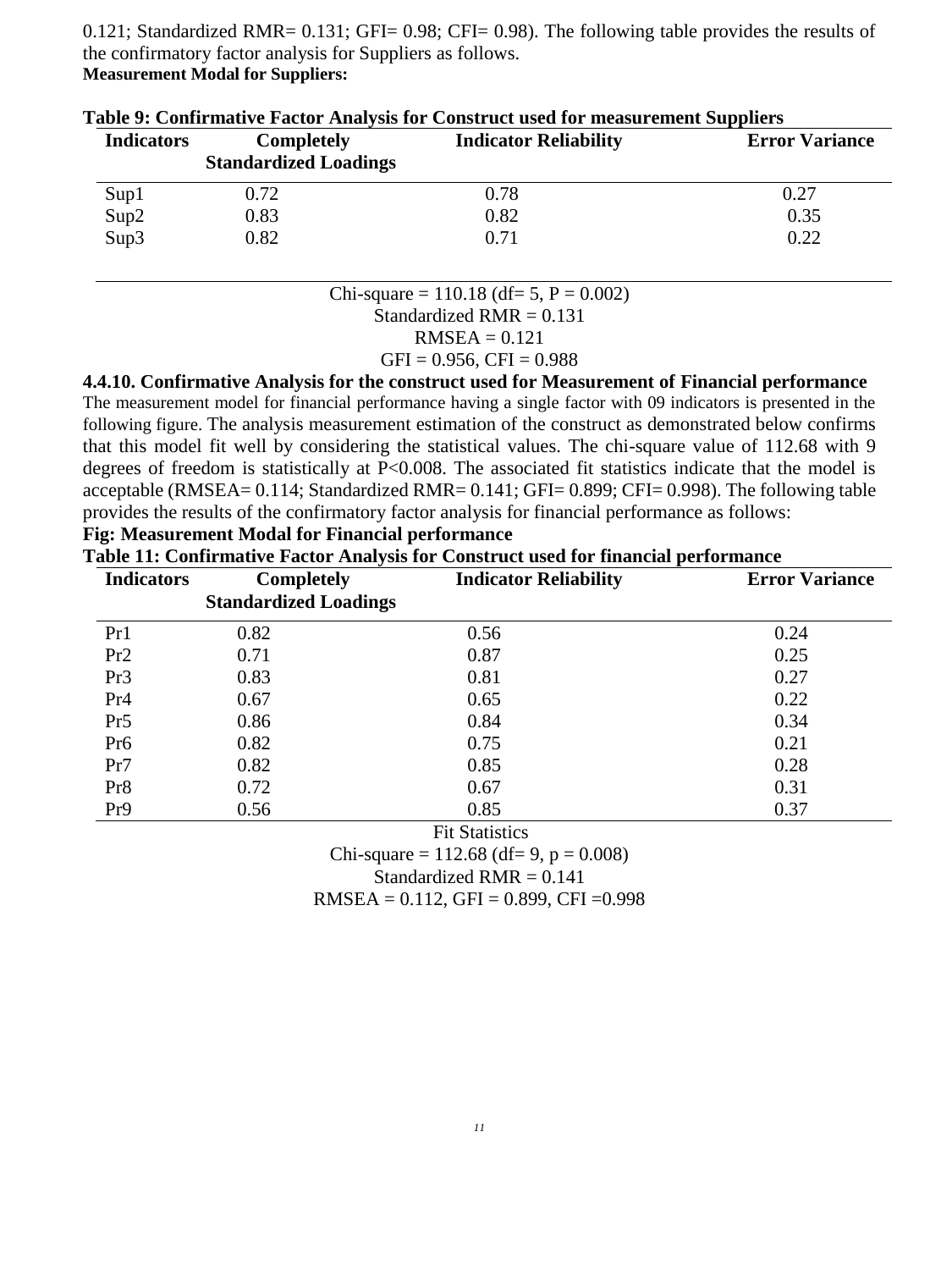| <b>Variable</b><br>${\bf S}$                  | Hu<br>man<br>right | Philanth<br>ropy | Employ<br>ees&<br>labor<br>right | Legal<br>responsi<br>bility | Ethical<br>responsi<br>bility | Environm<br>ental<br>responsib<br>ility | Economi<br>$\mathbf{c}$<br>responsi<br>bility | Anticorru<br>ption | suppl<br>ier | financia<br>perform<br>ance |
|-----------------------------------------------|--------------------|------------------|----------------------------------|-----------------------------|-------------------------------|-----------------------------------------|-----------------------------------------------|--------------------|--------------|-----------------------------|
| Human<br>right                                | $\mathbf{1}$       |                  |                                  |                             |                               |                                         |                                               |                    |              |                             |
| Philanthr<br>opy                              | 0.09<br>5          | $\mathbf{1}$     |                                  |                             |                               |                                         |                                               |                    |              |                             |
| Employe<br>es &labor<br>right                 | 0.06<br>5          | $.163**$         | $\mathbf{1}$                     |                             |                               |                                         |                                               |                    |              |                             |
| Legal<br>responsib<br>ility                   | 0.05               | $.233***$        | $0.182^{\ast\ast}$               | $\mathbf{1}$                |                               |                                         |                                               |                    |              |                             |
| Ethical<br>responsib<br>ility                 | 0.01<br>5          | 0.007            | $.297**$                         | $.115^{\ast}$               | $\mathbf{1}$                  |                                         |                                               |                    |              |                             |
| Environm<br>ental<br>responsib<br>ility       | 0.02<br>9          | $0.144***$       | $.213***$                        | $0.301^{\ast\ast}$          | $.173***$                     | $\mathbf{1}$                            |                                               |                    |              |                             |
| Economi<br>$\mathbf{c}$<br>responsib<br>ility | 0.17<br>$7^{**}$   | $0.297**$        | $.166***$                        | 00.028                      | $.193**$                      | $.311**$                                | $\mathbf{1}$                                  |                    |              |                             |
| Anticorru<br>ption                            | 0.17<br>$7^{**}$   | $0.297**$        | $.166***$                        | 0.028                       | $.193**$                      | $.311**$                                | $1.000^{\ast\ast}$                            | $\mathbf{1}$       |              |                             |
| Supplier                                      | 0.11<br>$3^*$      | $0.172***$       | 0.088                            | 0.035                       | $.156***$                     | $.148***$                               | 0.03                                          | 0.03               | $\mathbf{1}$ |                             |
| Financial<br>performa<br>nce                  | .143<br>**         | 0.099            | $.275***$                        | 0.053                       | $.168***$                     | $.172**$                                | $.263**$                                      | $.263**$           | 0.07<br>5    | $\mathbf{1}$                |

### **4.5. Correlation Matrix**

\*\*. Correlation is significant at the 0.01 level (2-tailed).

\*\*. Correlation is significant at the 0.05 level (2-tailed).

The results in the above table show that there is a strong correlation among the variables of interest. The results show that all variables of the CSR (Human rights, Philanthropy, Employees and Labour rights, Environmental, Ethical, Legal, Economic responsibilities, Anti-corruption and Supplier have positive correlation with the financial performance of these firms. **4.6.**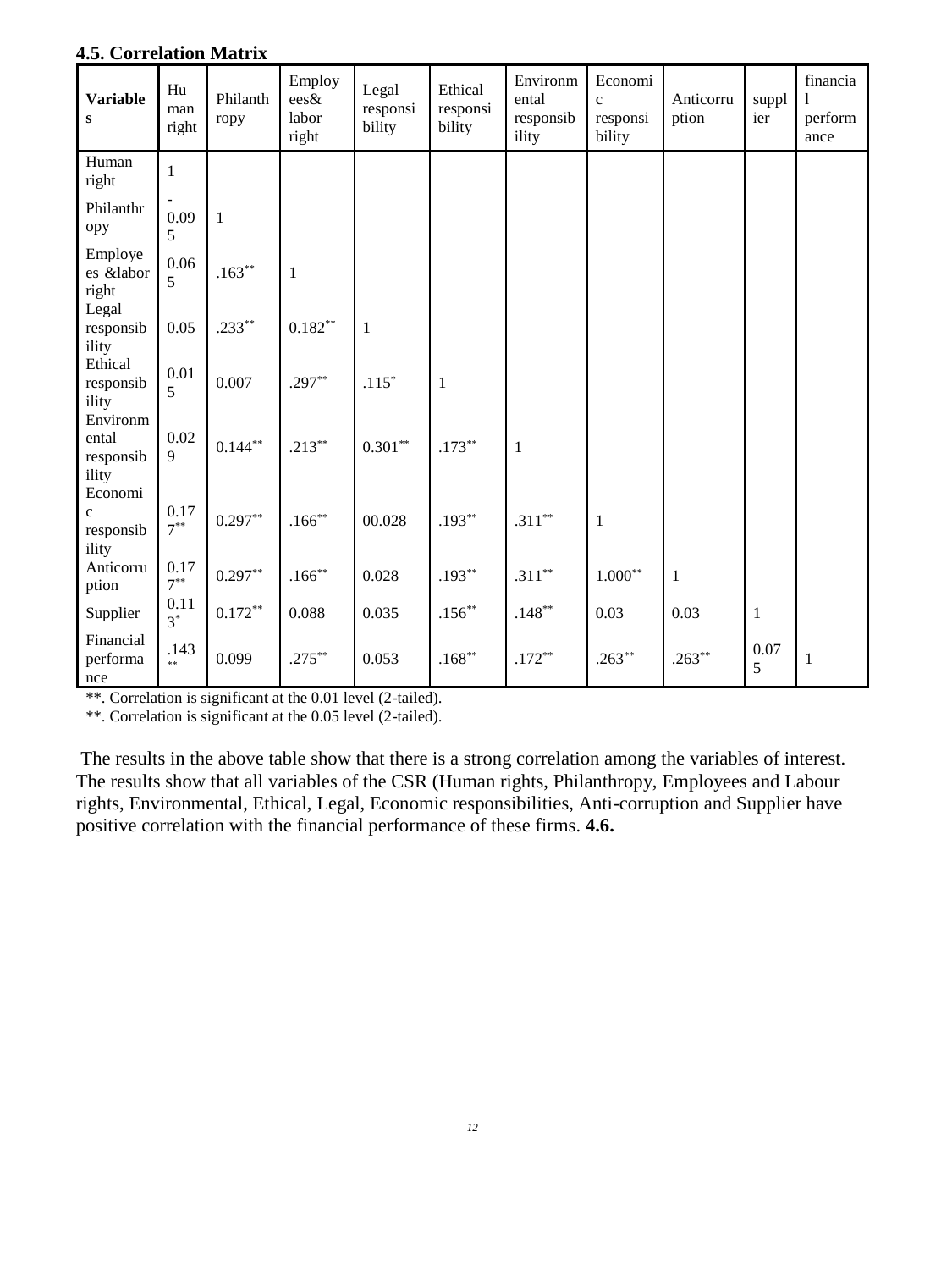| <b>Variables</b>             | <b>Beta</b> | St. error | <b>T.</b> values | P values |
|------------------------------|-------------|-----------|------------------|----------|
| Human rights                 | .088        | .053      | 1.667            | 0.096    |
| Philanthropy                 | 0.109       | 0.050     | 2.188            | 0.029    |
| Employees $&$ labor rights   | 0.163       | 0.053     | 3.064            | 0.001    |
| Legal responsibility         | 0.025       | 0.043     | 0.594            | 0.553    |
| Ethical responsibility       | 0.026       | 0.031     | 0.835            | 0.404    |
| Environmental responsibility | 0.066       | 0.053     | 1.253            | 0.091    |
| Economic responsibility      | 0.157       | 0.041     | 3.782            | .000     |
| Anti-corruption              | 0.044       | 0.041     | 1.626            | 0.080    |
| Supplier                     | 0.044       | 0.027     | 0.626            | 0.105    |
|                              |             |           |                  |          |

#### **Regression Analysis**

**Dependent Variable: Financial performance, F Value= 12.752, R<sup>2</sup>= 0.364**

The table above shows that all facets of CSR have positive impact on the financial performance.  $\mathbb{R}^2$ shows the change in dependent variable (Financial performance) caused by Independent variable (CSR), value of Beta shows the in predictor (independent variable) that will carry a % age change in response variable ( dependent variable) and F- value indicates the overall significance of the modal . The Rsquare value indicates that almost 36 % changes are incurred due to the changes in independent variables of this study. The F-value is 12.75 which suggest that the model is significant. Table shows that Philanthropy, Employees and labor rights and economic responsibility have positive and significant impacts on Financial performance of these firms, as the t- value is above 2 and significant at 5% probability level. Similarly human rights, environmental, legal, ethical responsibilities, anti- corruption and suppliers have positive but insignificant impacts on the financial performance of these firms, as the T-value is less than 2 and is insignificant at 5% probability level.

# **4.7. Regression Assumptions/Multi-collinearity Statistics**

|       |                                     | <b>Collinearity Statistics</b> |       |
|-------|-------------------------------------|--------------------------------|-------|
| Model |                                     | <b>Tolerance</b>               | VIF   |
|       |                                     |                                |       |
|       | Human Rights                        | 944                            | 1.059 |
|       | Philanthropy                        | .706                           | 1.416 |
|       | Employees & Labor rights            | 645                            | 1.550 |
|       | Legal responsibility                | .614                           | 1.629 |
|       | <b>Ethical Responsibility</b>       | .685                           | 1.459 |
|       | <b>Environmental Responsibility</b> | .792                           | 1.263 |
|       | Economic responsibility             | 837                            | 1.195 |
|       | <b>Suppliers</b>                    | .786                           | 1.272 |

**a. Dependent Variable: Financial performance**, **Durbin-Watson= 2.196,**

Regression assumption Results shown in the above table shows that VIF (Variance Inflation Factor) values for the variables of Human Rights, Philanthropy, employees and Labor rights, ethical, economic,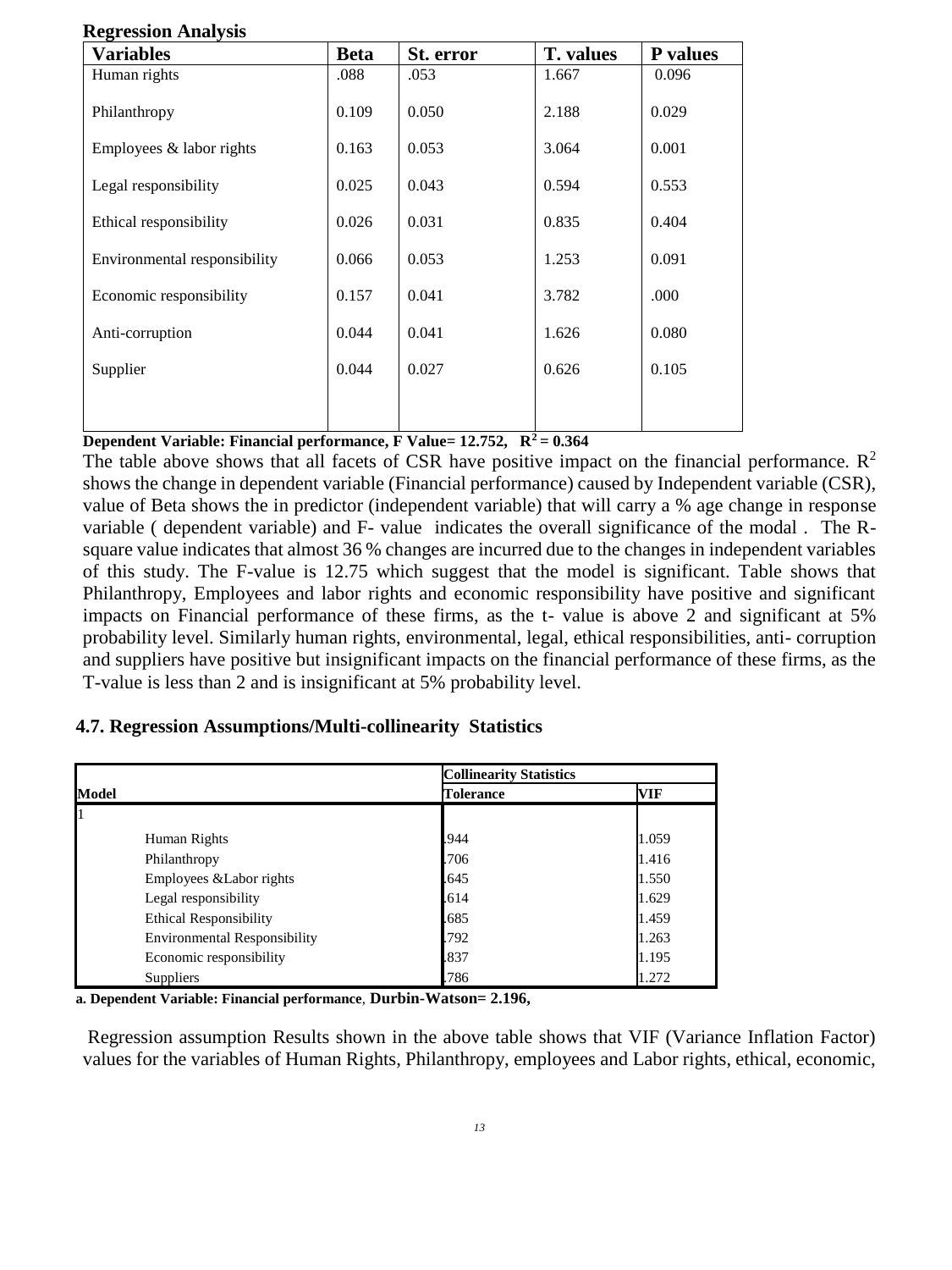legal, environmental responsibilities, Ant-corruption and supplier are so small/below threshold value; therefore there is no auto correlation and multicollinearity.

| 7.0. MUUJULIULIIL 1 -IUSL |                    |                    |                                       |                 |  |  |  |
|---------------------------|--------------------|--------------------|---------------------------------------|-----------------|--|--|--|
| <b>Variable</b>           | <b>Respondents</b> | <b>Respondents</b> | <b>Test</b><br>$\mathbf{F}$<br>Levant | <b>P. Value</b> |  |  |  |
|                           | <b>Mean</b>        | <b>Mean</b>        | value                                 |                 |  |  |  |
|                           |                    |                    |                                       |                 |  |  |  |
| Human Rights              | 4.30               | 4.29               | 0.271                                 | 0.603           |  |  |  |
| Philanthropy              | 4.27               | 4.30               | 0.123                                 | 0.736           |  |  |  |
| $\&$<br><b>Employees</b>  | 4.18               | 4.25               | 2.43                                  | 0.120           |  |  |  |
| <b>Labor Rights</b>       |                    |                    |                                       |                 |  |  |  |
| Legal                     | 4.40               | 4.49               | 0.375                                 | 0.541           |  |  |  |
| Responsibility            |                    |                    |                                       |                 |  |  |  |
| Ethical                   | 4.06               | 4.18               | 2.38                                  | 0.123           |  |  |  |
| Responsibility            |                    |                    |                                       |                 |  |  |  |
| Environmental             | 4.19               | 4.26               | 0.471                                 | 0.493           |  |  |  |
| Responsibility            |                    |                    |                                       |                 |  |  |  |
| Economic                  | 4.12               | 4.12               | 0.126                                 | 0.723           |  |  |  |
| responsibility            |                    |                    |                                       |                 |  |  |  |
| Ant-Corruption            | 4.12               | 4.12               | 0.126                                 | 0.723           |  |  |  |
| Supplier                  | 4.39               | 4.39               | 0.027                                 | 0.870           |  |  |  |
| Responsibility            |                    |                    |                                       |                 |  |  |  |
| Financial                 | 4.28               | 4.29               | 0.164                                 | 0.668           |  |  |  |
| performance               |                    |                    |                                       |                 |  |  |  |

### **4.8. Independent T-test**

The test was conducted to compare the difference in the feelings of employees about CSR practices .The Levant test for variables of CSR is insignificant at 5% level for all the facets used to predict the CSR, thus there is no difference in the CSR practices.

# **CONCLUSION**

### **5.1. Discussion**

The value of Cronbache's alpha of all 10 variables i.e. Human rights, Philanthropy, employees & labor rights, legal, ethical, environmental and economic responsibilities, anti- corruption, suppliers and financial performance are (0.788, 0.789, 0.709, 0.734, 0.767, 0.702, 0.781, 0.877, 0.711, 0.762) respectively having value more than 0.60 which suggest that all 10 variables tested are reliable for more analysis of study.

Factor analysis of the stated variables conducted to check the rationality of queries of all variables. The results showed enough correlation among all questions of variables. All the variables have been loaded at values above 0.5 which shows that the questions of this variable are inter related and are valid.

The results of KMO,s of Human rights is 0.789 which is well above the critical value 0.5 and Bartlett's is significant having p>0.05 . Thus KMO and Bartlett's tests are significant. KMO and Bartlett's for Philanthropy is 0.521 and 0.000. KMO and Bartlett's for employees and labor rights is 0.732 & 0.000. similarly KMO and Bartlett's of legal, ethical, environmental, economic responsibilities, suppliers, antcorruption and financial performance are 0.879, 0.723, 0.546, 0.631, 0.712, 0.623, and 0.765 respectively which are significant at p>0.05. So the results of all the KMO, s and Bartlett's components indicate that sample is adequate to conduct the research.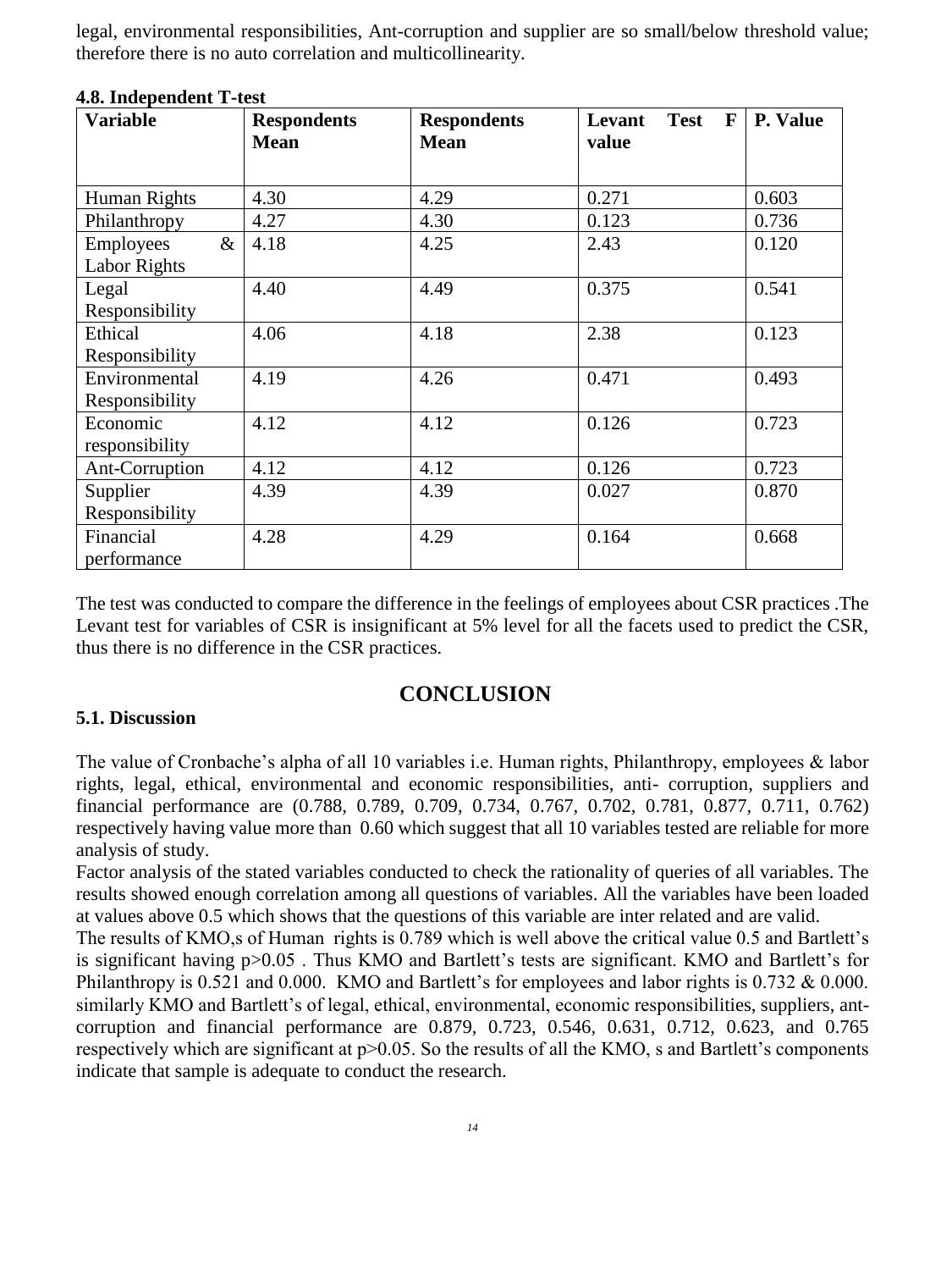Results of the descriptive statistics indicate all values with in prescribed value of research. Values of correlation show positive correlation, which shows a positive correlation between dependent and independent variables, and an increase in financial performance when spending on CSR Practices is increased. Regression analysis of corporate social responsibility with financial performance results indicated that  $R^2=0.364$ , i.e. 36% changes in dependent variable (financial performance) may be carried out due to change/ spending on CSR activities by firms.

The complete outcomes show that there is a important positive correlation amid CSR activities and Financial performance in the firms having UN Global status. This reveals that CSR activities have positive impacts on the financial performance of these firms.

# **5.2. Conclusion**

The trend of CSR activities in Pakistan has been increasing nowadays which attracted the business firms to engage in these practices. It is very obvious that engagement in such kind of activities have impacts on the firms' value/Financial performance/financial performance. In this regard, different schools of thoughts have different opinions indicating positive, negative as well as no relationship at all. Thus the question of causality arises, that in which direction CSR impacts financial performance of the firm. The connection of CSR with financial performance can be found in both directions and there is no clear answer for this. However, there are evidences that CSR and Financial performance are directly related.

# **5.3. Recommendations/Future Research**

Following are the recommendations for conducting future research;

• The target population chosen in this research was all the employees of firms. Future research may be conducted in any other set up.

• The same study can also be tested in any other organization indulged in CSR practices; hence their impacts on financial performance can be assessed.

# **References**

Alzoubi, E. S., & Selamat, M. H. (2012). The effectiveness of corporate governance mechanisms on constraining earning management: literature review and proposed framework. *International Journal of Global Business, 5 (1)* , 17-35.

Andersen, M. L., & Hong, Y. (2011). The relationship between corporate social responsibility and earnings management: an exploratory study. *J Bus Ethics (June) 104:*, 461–471.

Aupperle, K. E., Carroll, A. B., & Hatfield, J. D. (1985). An empirical examination of the relationship between corporate social responsibility and profitability. *Academy of Management Journal, Vol. 28. No-2*, 446-463.

Bardos, K. S., Golec, J., & Harding, J. P. (2011). Do investors See through mistakes in reported earnings. *The Journal of Financial and Quantitative Analysis, Vol. 46, No. 6 (decemeber)*, 1917-1946.

Bergstresser, D., & Philippon, T. (2006). CEO incentives and earnings management. *Journal of Financial Economics 80 (December)*, 511–529.

Burgstahler, D., & Dichev, I. (1997). Earnings management to avoid earnings decreases. *Journal of Accounting and Economics 24 (April)*, 99-126.

Bowen, H. R. (1953). *Social responsibilities of the businessman.* New York: Harper & Row.

Campbell, J. L. (2007). Why would corporations behave in socially responsible ways? an institutional theory of corporate social responsibility. *Academy of Management Review, Vol. 32, No. 3*, 946–967.

Carroll, A. B. (1991). The pyramid of corporate social responsibility: toward the moral management of organizational stakeholders. *Business Horizons July-August* .

Carroll, A. B. (1999). Corporate social responsibility: evolution of a definitional construct. *Business and Society*, 268-295.